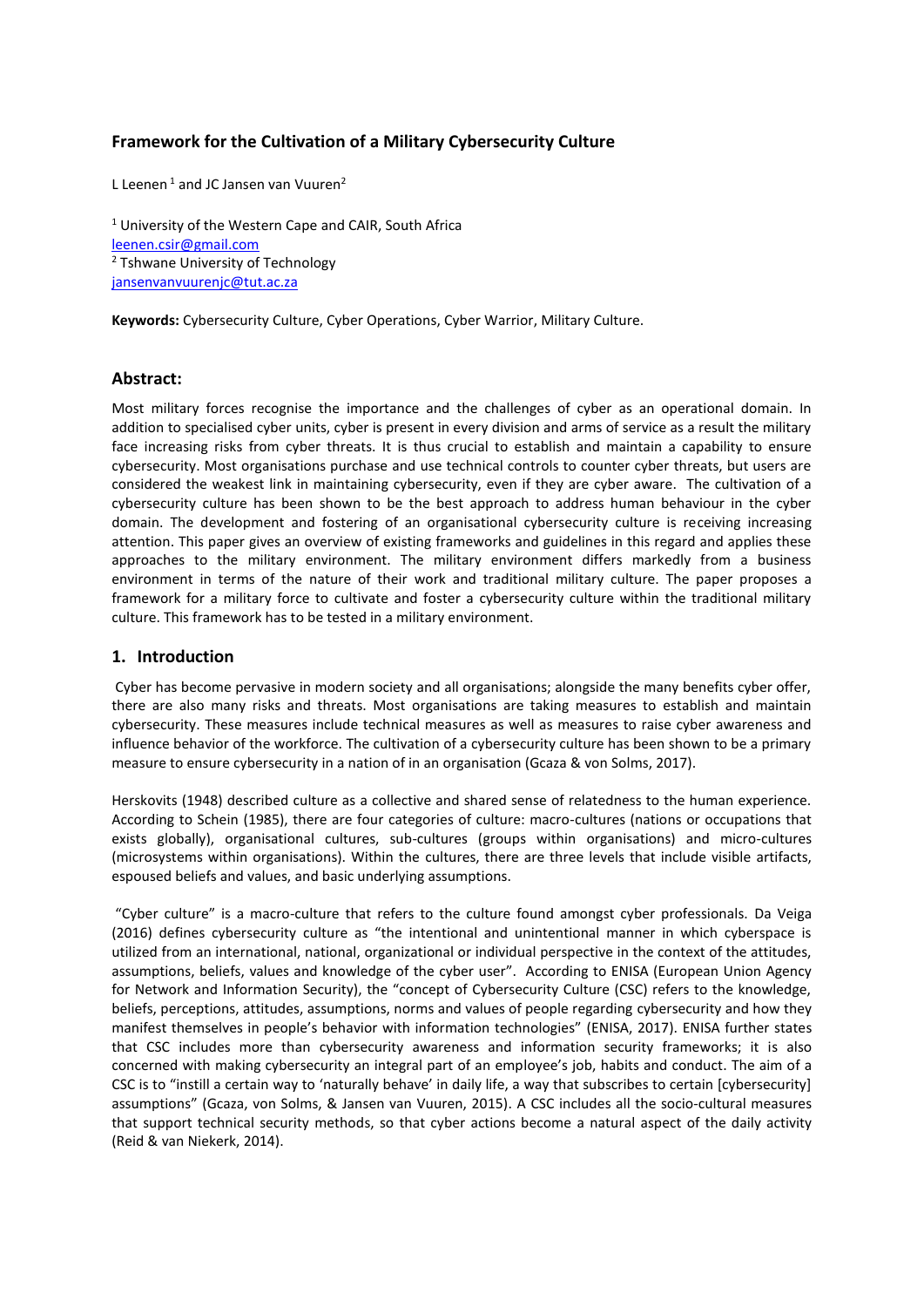The human is the weakest link in the cybersecurity chain; staff members cause the majority of data breaches in organisations ( (ENISA, 2017) (Ponemon Institute, 2012)). Although processes and technologies contribute to security, in practice security depends on the people involved in their use and implementation (Reid & van Niekerk, 2014). Cultivating a CSC is crucial to alter the behaviour of users and to instill a certain way to behave naturally in a manner that subscribes to certain security assumptions (Gcaza & von Solms, 2017). It takes time to establish a cybersecurity culture and becomes evident in the behaviour of the users (Schlienger & Teufel, 2002). Cyber secure behaviour should an integral part of an employee's job, habits and conduct. Cybersecurity culture is dynamic – organisations change over time and their CSC must thus also adapt and change (ENISA, 2017).

A military force face similar threats in terms of cyberspace as any other organisation, but the establishment of cybersecurity in a military environment is even more complex. Mission assurance is vital in the military and can be adversely affected by cyber-attacks or breaches. A military force has to create an environment in which it can conduct cyber operations in addition to ensuring that every soldier is cyber aware. Traditional military culture differs markedly from cybersecurity culture. According to Soeters (Soeters, 1997) an international military culture does exist although every military force has its own organisational culture that is related to their national culture. The culture gap between traditional military culture and cybersecurity culture is often raised in the literature ( (Harris, 2016) (Leenen, Aschmann, Grobler, & van Heerden, 2018)).

This paper considers existing research results on the cultivation of an organisational cybersecurity culture and results on cybersecurity in the military, and then applies these results to propose a framework to cultivate a military cybersecurity culture.

# **2. Cultivation of an Organisational Cybersecurity Culture**

Although there is a growing interest in cybersecurity culture, the topic is still emerging and there are limited published research results available (Gcaza, von Solms, & Jansen van Vuuren, 2015). The International Telecommunications Union (ITU) identifies the creation of a cybersecurity culture as the most important contribution to ensure cybersecurity (International Telecommunication Union, 2008). One of the most important pillars of such a culture is awareness and education (Kortjan & von Solms, 2012). A Norwegian study on national cybersecurity culture determined the core issues of a (national) cybersecurity culture to be Collectivism, Governance and Control, Trust, Risk Perception, Techno-optimism and Digitalisation, Competence, Interest and Behaviours (Mlamedal & Roislien, 2016).

The Council on Digital Security Risk Management for Economic and Social Prosperity (OECD) recommended that a cybersecurity culture must be promoted to protect information systems and networks (OECD, 2015); this must include the raising of awareness about the risk to information systems and networks, and the adoption of policies, practices, measures and procedures available to address those risks. In addition, it is important to promote co-operation and information sharing, and to increase ethical issues in the development of standards. Their guidelines for the development of a cybersecurity culture include:

- The raising of **awareness** on the implementation of processes to reduce the internal and external cybersecurity risks to information systems and networks as well as the potential harm to others arising from interconnectivity and interdependency.
- Developers, designers and suppliers of products and services must be **responsible** for distribution of appropriate information to enhance understand of the security functionality of products and services and their responsibilities related to security.
- **Ethical** conduct is crucial and best practices must be adopted to recognise security needs and respects the legitimate interests of others.
- Security should be implemented consistent with **values** recognised by **democratic** societies.
- **Risk assessment** should be conducted to identify threats and vulnerabilities to guide the selection of appropriate controls to manage the risks.
- Security should be an integral part of system **design and implementation** of all products, services, systems and networks.
- **Security Management** should be based on risk assessment and should include all levels or participation.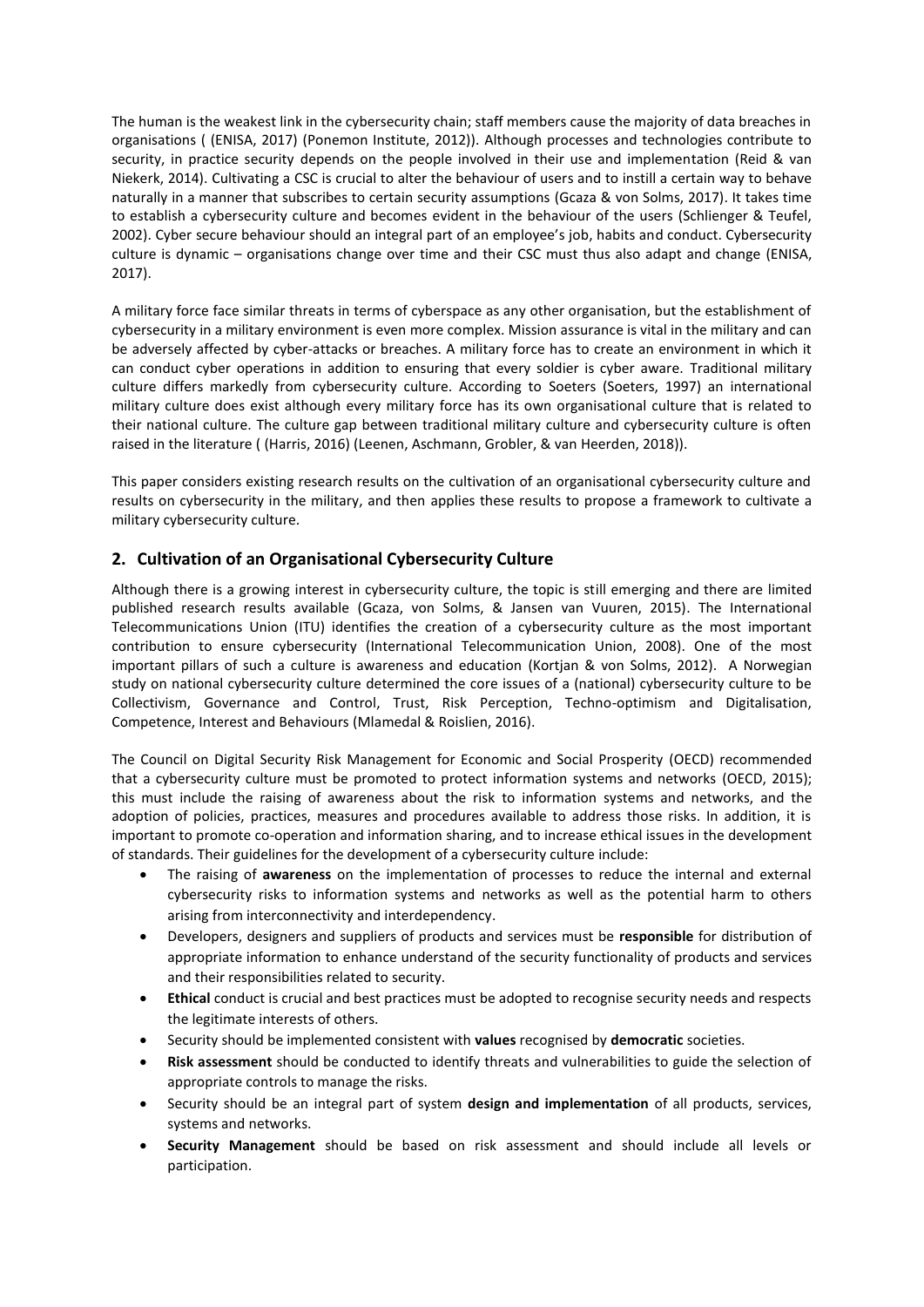• Security must be **reassessed** regularly.

ENISA published a guide to promote the understanding and uptake of Cybersecurity Culture programs within organisations (ENISA, 2017) based on results from different disciplines such as organisational sciences, psychology, law and cybersecurity. It includes best practices and a comprehensive CSC program that can be applied by an organisation of any size to cultivate a cybersecurity culture. It recognises that behavior in an organisation is based on shared beliefs, values and actions of the employees, which includes the employees' attitude towards cybersecurity. Cybersecurity awareness campaigns have been shown to be insufficient. Technical cybersecurity measures have to be incorporated with other business processes to allow compliance with cybersecurity policies to co-exist with job performance.

The main recommendations of the ENISA guide are:

- Acquire buy-in from the highest level in the company. Motivate the need for CSC program in the organisation by using statistics on cyber threats, providing internal evidence of cyber-attacks together with a cost calculation cost, and show results of a pilot CSC intervention.
- Consider the good practices gathered from successfully deployed CSC programs.
- Use their Implementation Framework:
	- o Choose a core group from different departments and a champion at a higher level. The involvement of senior staff members is crucial, and they need to back up the CSC program by providing resources.
	- $\circ$  Develop an understanding of the organisational culture and business processes and do a risk assessment of possible misalignments. Employees must be engaged so that they do not feel the program is imposed upon them.
	- o Define main goals, success criteria and identify target audiences. Some goals will be organisation-wide while others will only be relevant to a group.
	- $\circ$  Determine the current cybersecurity status and do a gap analysis with the aimed-for situation.
	- o Select and execute activities.
	- $\circ$  Measure the cybersecurity status after the activities were executed and analyse the results.
	- o Review your program and consider results before deciding on the next action. A CSC program is a continuous process that needs constant revision.

Steve Martino, Chief Information Security Officer at CISCO, stressed how important it is for employees to understand that their role is crucial to protect the company from cybersecurity threats. He also advises to improve cybersecurity culture by educating employees, testing them and make them accountable. (Veltsos, 2017). It is difficult to create a metric to gauge the maturity level of a cybersecurity culture. The term CSC is a concept developed amongst businesses that know what cybersecurity is (Mlamedal & Roislien, 2016) but this is not necessarily the case for other business and the average citizen.

# **3. Cyber in the Military**

The culture gap between traditional military culture and a cybersecurity culture becomes apparent and problematic when cyber specialists are incorporated into the military. Leenen et al. (Leenen, Aschmann, Grobler, & van Heerden, 2018) discuss how this cultural gap can be bridged in terms of the cultivation of a cybersecurity culture and values for specialised cyber units in addition to a force-wide cybersecurity culture.

The US Air Force commissioned the RAND corporation to develop policy, process governance and make recommendations to improve mission assurance of military systems throughout their life cycle in terms of cybersecurity (Snyder, Powers, Bodine-Baron, Fox, Kendrick, & Powell, 2015). This study provides valuable insight in how cybersecurity manifest in military systems in ways that differ from the business sector. The main findings were:

• Cybersecurity processes and governance are designed for simpler, and more stable and predictable environments than the military environment, and usually include centralised control executed through standardised and formalised work rules. Due to the difficulty to predict future cyber threats these designs will be unlikely to cope with all possible vulnerabilities in the complex military systems. The adversary only needs to find one vulnerability while the military has to operate through any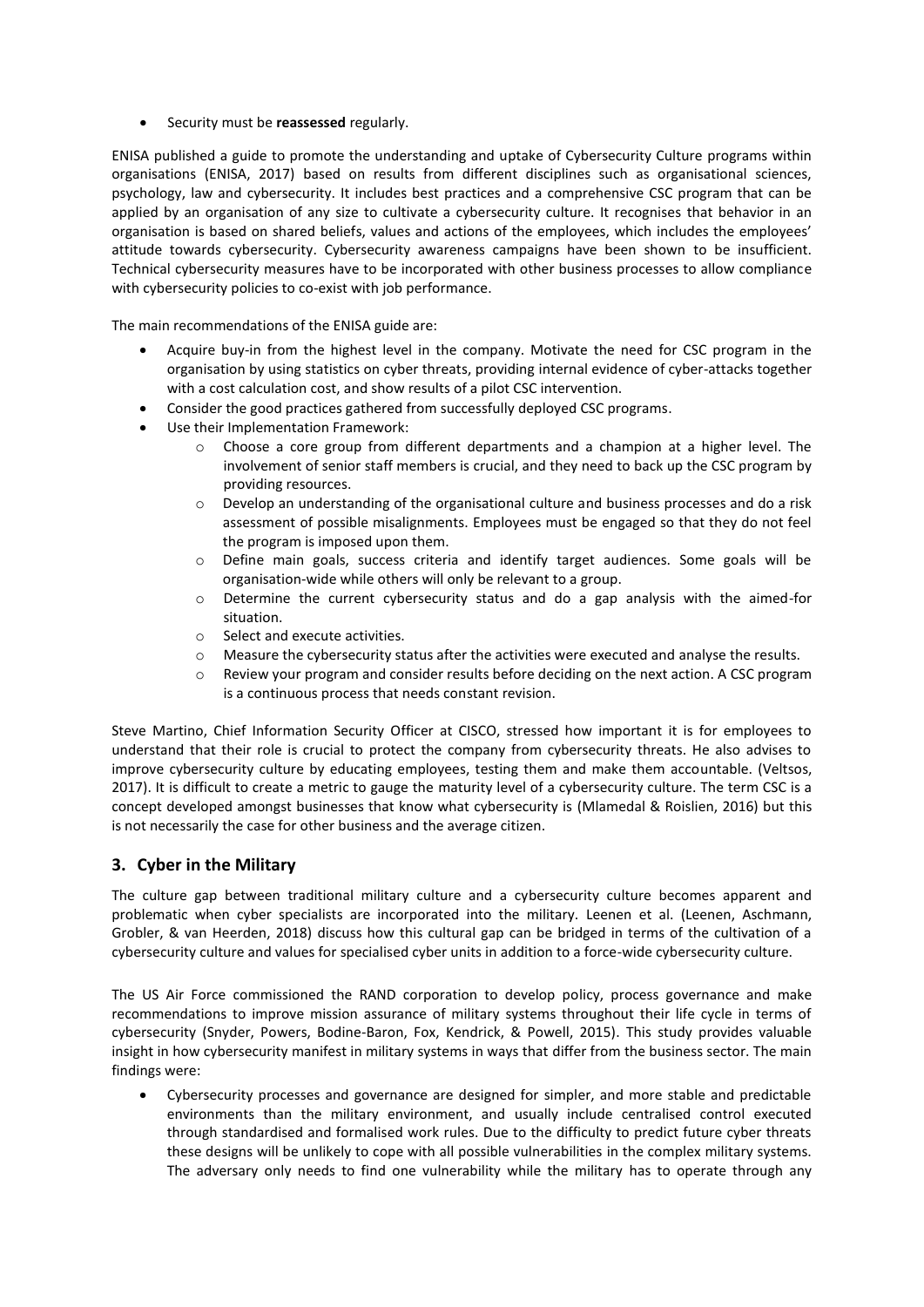plausible attack. In addition, the focus of cybersecurity processes and controls were geared towards tactical security controls with limited focus on strategic mission assurance.

- The implementation of cybersecurity was not geared towards the life cycle of a military system. This introduces vulnerabilities for systems beyond the procurement phase and is weak in terms of cybersecurity across program boundaries.
- Control and accountability from military cybersecurity are spread over numerous division and units and poorly integrated. The overlapping roles created uncertainty in decision authority and accountability.
- Monitoring and feedback were incomplete and uncoordinated, and thus inefficient. The feedback did not a capture all systems and the format was not suitable for informed decision-making. This weakness inhibits individual accountability.

Some of the recommendations made by the RAND study are (Snyder, Powers, Bodine-Baron, Fox, Kendrick, & Powell, 2015):

- Construct a succinct, outcome-oriented objective for cybersecurity that applies to all systems throughout their lifecycle.
- Roles and responsibilities should be realigned to balance the risks of vulnerabilities and threats to systems and mission impact.
- Adopt a policy that encourages required security controls to be supplemented with cybersecurity measures.
- Centralise cybersecurity strategies and objectives but decentralise decisions on the implementation thereof in order to encourage innovation and adaptation.
- Strife for simplicity in design of the cybersecurity policy on connecting different systems; this can be done by prescribing what is allowed to be connected to what in cyberspace.
- Create a group of cybersecurity experts that can support the whole enterprise.
- Produce regular, continuous cybersecurity assessments of every program in the force.
- Create cybersecurity red teams.
- Hold individuals responsible for infractions of cybersecurity policies. Over time, meaningful monitoring systems should be built, and appropriate disciplinary actions should be introduced.
- Develop mission thread data to assess acceptable risks caused by cybersecurity deficiencies in systems.

The USA's initiated the DOD Cybersecurity Culture and Compliance Initiative in 2015 (US DOD, 2015). This initiative was launched due to tangible mission risks resulting from poor individual cyber behaviours and the ease with which the harm of intrusion enabled by human error are underestimated. It is an acknowledgement that technical measures are not sufficient to attain cybersecurity. The following five operational excellence principals for cyber operations in the military are as follows:

- **Integrity**: diligence in following cybersecurity best practices and reporting mistakes to the chain of command.
- **Level of knowledge** enables all the other principles. Every member must have a fundamental understanding of network connections to mission systems, suspicious behaviours, how networks are vulnerable and can be penetrated, and the consequences of unauthorised intrusions. Cyber professionals must be well trained and certified.
- **Procedural Compliance**: following the proper procedures without taking shortcuts.
- **Formality and Backup**: Improving resilience and voiding complacency and misunderstandings. Providing technology enabled oversight and two-person integrity for high-risk procedures.
- **A questioning attitude** is empowered by knowledge. Act on warning signals or a feeling that something is not right, and interpret what you observe.

The DOD recommends that each of the different populations that use DOD networks and mission systems must be accounted for in a strong cybersecurity culture in terms of their particular needs, vulnerabilities, risk profiles and expectations associated with cybersecurity discipline. They classify the different populations as leaders, providers, cyber warriors and users.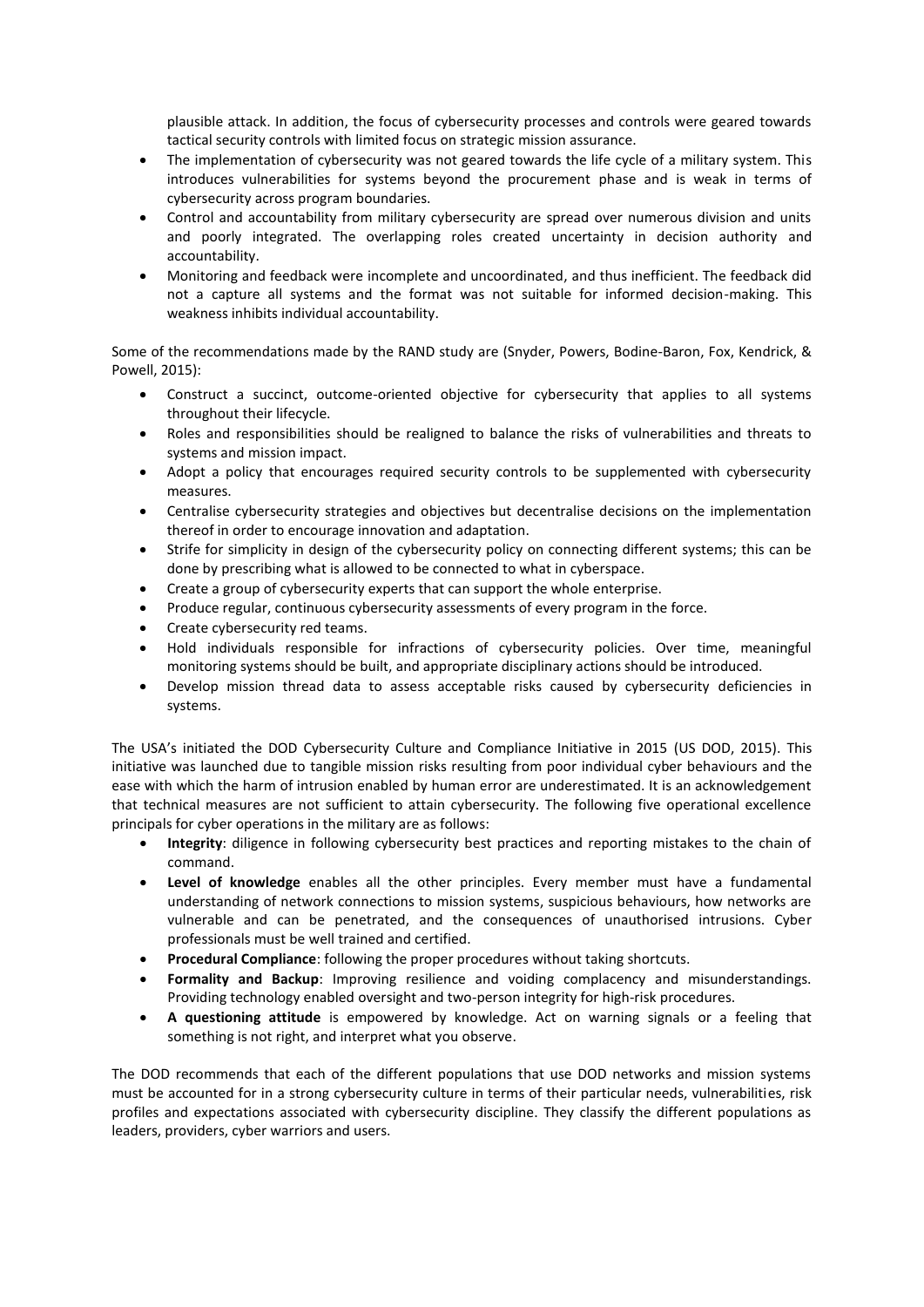Also consider the generational gap that exists between the (generally) younger cyber operators and their superiors in the military (Roislien, 2015). Senior officers often have less knowledge regarding cyber than their underlings. This may cause a lack of confidence from the younger members towards their superiors in cyber units. A CSC can consider this gap by tailoring different awareness activities for less tech-savvy staff.

## **4. A Framework for a Cultivating a Military Cybersecurity Culture**

In this section, we present a framework for establishing and running a CSC program in the military.

| <b>Preparation Phase</b>                                             | <b>Design Phase</b>                                         | <b>Execution Phase</b>                                |
|----------------------------------------------------------------------|-------------------------------------------------------------|-------------------------------------------------------|
| a: Cybersecurity strategy and<br>policies must be in place           | 1: Set up the core CSC task team                            | <i>i</i> . Run awareness and educational<br>campaigns |
| <b>b</b> : Cyber specialists must be well<br>trained and certified   | 2: Define main goals, success criteria<br>and target groups | <i>ii</i> : Run cybersecurity exercises               |
| c: Understand current culture and<br>processes, and access the risks | 3: Identify roles and responsibilities                      | <i>iii</i> : Measure the success of the<br>exercises  |
| $d$ : Set up an initial baseline, i.e.<br>the current behaviours     | 4: Identify supporting divisions                            | iv. Return to Step 6.                                 |
| e: Run a pilot activity and measure<br>the impact                    | 5: Design cybersecurity exercises and<br>identify metrics   |                                                       |
| f. Get buy-in from upper level<br>command                            | 6: Review and update the program                            |                                                       |

## **4.1 Preparation Phase**

## *Step a: Cybersecurity Strategy and Policies must be in place*

The CSC program aims to foster a culture where cybersecurity policies and knowledge become instilled in force members; it does not replace the accepted governance and best practices prescribed by the cybersecurity strategy and policies. ICT support services must have a policy to describe the distribution of appropriate information including updates in a timely manner to enhance user understanding. Policies must include best practices that describe ethical conduct and values. Security Management based on risk assessment and inclusion of all levels and participation should address prevention, detection and response to incidents, systems recovery, on-going maintenance, review and audit. Information system and network security policies, Practices, measures and procedures should be co-ordinated and integrated to create a coherent system of security.

## *Step b: Cyber specialists must be well trained and certified*

Similarly, to any business, a military force must have network and other cybersecurity professionals to maintain and protect systems.

## *Step c: Understand current culture and processes, and access the risks*

Interact with force members to determine the existing cultures in the force and in different units and divisions. Risk assessment should be conducted to identify threats and vulnerabilities to guide the selection of appropriate controls to manage the risks. This will identify where there may be misalignments between existing practices and processes and security measures. Misalignments may require engagements to ensure understanding for the security measures and compromise to find resolutions that will ensure commitment from the units and divisions.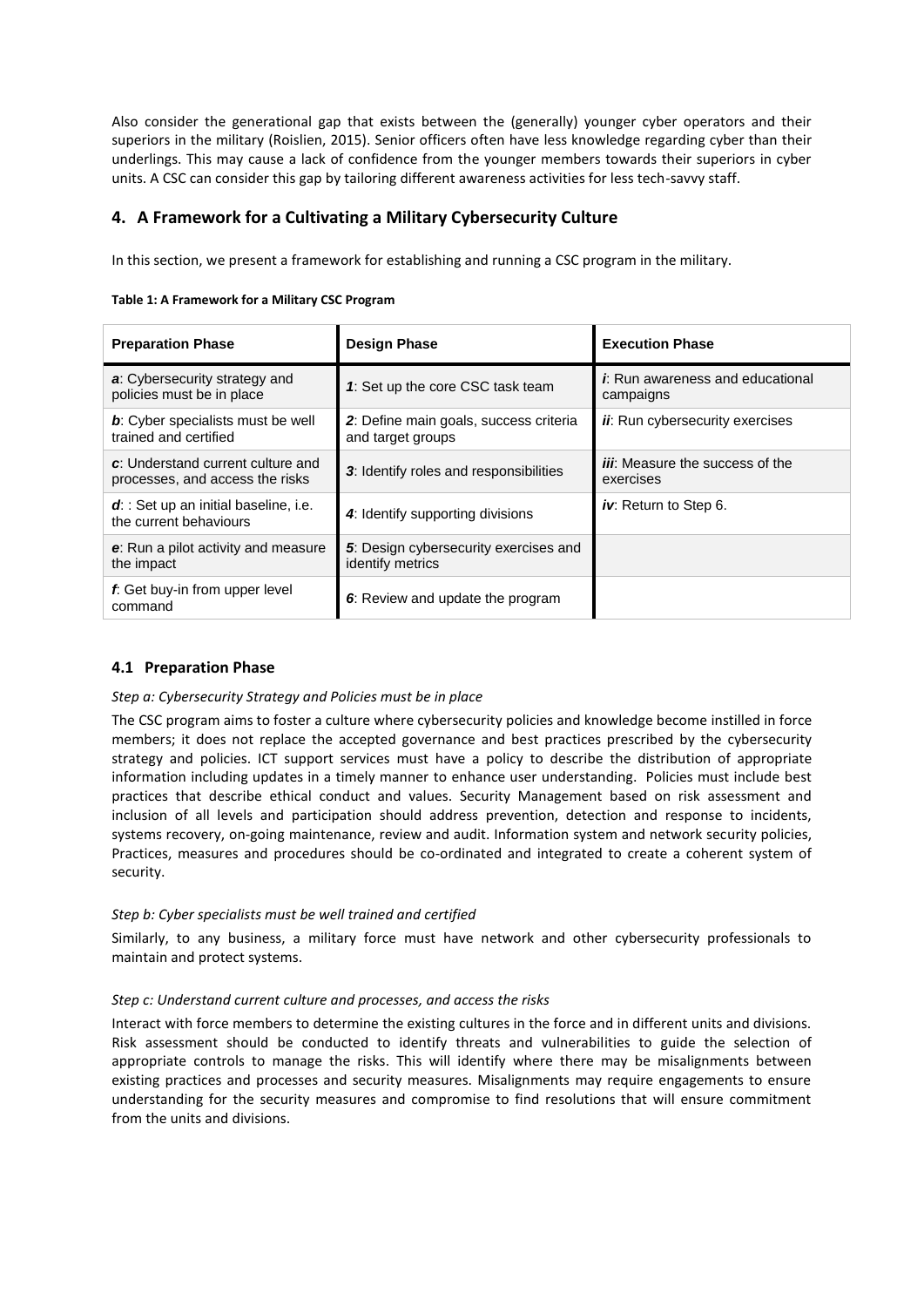### *Step d: Set up an initial baseline, i.e. the current behaviours*

Set up an initial baseline of the current maturity level of the cybersecurity culture by employing appropriate metrics. The Payment Cards Industry (PCI Security Standards Council, 2014) provides examples of metrics for various CS awareness activities. The baseline will be refined and used for the measurement of the impact of the CSC program.

### *Step e: Run a pilot CSC activity and measure the impact*

Run a small-scale test program using limited resources. Select one target unit and a single behaviour. After the exercise, measure changes in the selected behaviour against the initial baseline to show the impact. For example, the activity can support the targeted group to use a password storage app instead of storing personal passwords in a plain text or hand-written format. It is easy to measure the improvement in this specific behaviour.

### *Step f: Get buy-in from the upper level command*

It is crucial to provide a strong motivation to convince the upper level of command in the military to support and fund a force-wide CSC program. Such a program require resources, funding and a dedicated team to run the program and adapt it over time. Incorporate three sources of evidence:

- Statistics on current cyber treats including statistics relating to military forces. Include global, national and regional statistics.
- Collect evidence of cyber-attacks drawn from the cybersecurity personnel in different units and the IT support units.
- Present the results from the pilot activity.
- Present estimates of the monetary impact of cyber-attacks and breaches, the possible impact on missions and the loss of reputation and trust in the military. Ultimately, a lack of cybersecurity can have an impact on national security.

## **4.2 Design Phase**

#### *Step 1: Set up a core CSC task team*

The core task group is responsible for the development, implementation and maintenance of the CSC program and must represent a cross-section of the force and include members of different arms of service and units. The members of the core group must understand the current group cultures in the different units and the mandates of the units. One CSC program will not be flexible enough to cater for every unit; the main CSC program should allow for adaptation to individual groups' requirements to be relevant. Every subgroup in the force must feel included in the design of the program. The core group must be mandated and supported by the high-level command to formulate CSC policy and strategy and to oversee the implementation and execution of the program. Allow different divisions and units to give inputs and feedback on the implementation of cybersecurity implementation in their group so that they can use their internal expertise and be innovative.

#### *Step 2: Define main goals, success criteria and target groups*

Define the main goals of the CSC program and prioritise the most important issues and the success criteria and target groups. Snyder et al. (2015) suggest "to keep the impact of adversary cyber exploitation and offensive to an acceptable level as guided by a standardized process for assessing risk to mission assurance" as a goal. Aim to foster a CSC where every member has a role and a responsibility in cybersecurity.

Identify criteria of success to measure the success of the program at this early stage. Certain behaviours are easy to measure, for example, how many users click on unsafe links in phishing emails. It is important to be able to measure the actual state of cybersecurity and the mission impact and not just compliance with the directives; performance outcomes are critical. However, culture is more than just behaviours; it also has to do with values, attitudes and perceptions about cybersecurity and these dimensions of culture are more complex to measure. A Norwegian study on a national CSC (Mlamedal & Roislien, 2016) motivates the identification of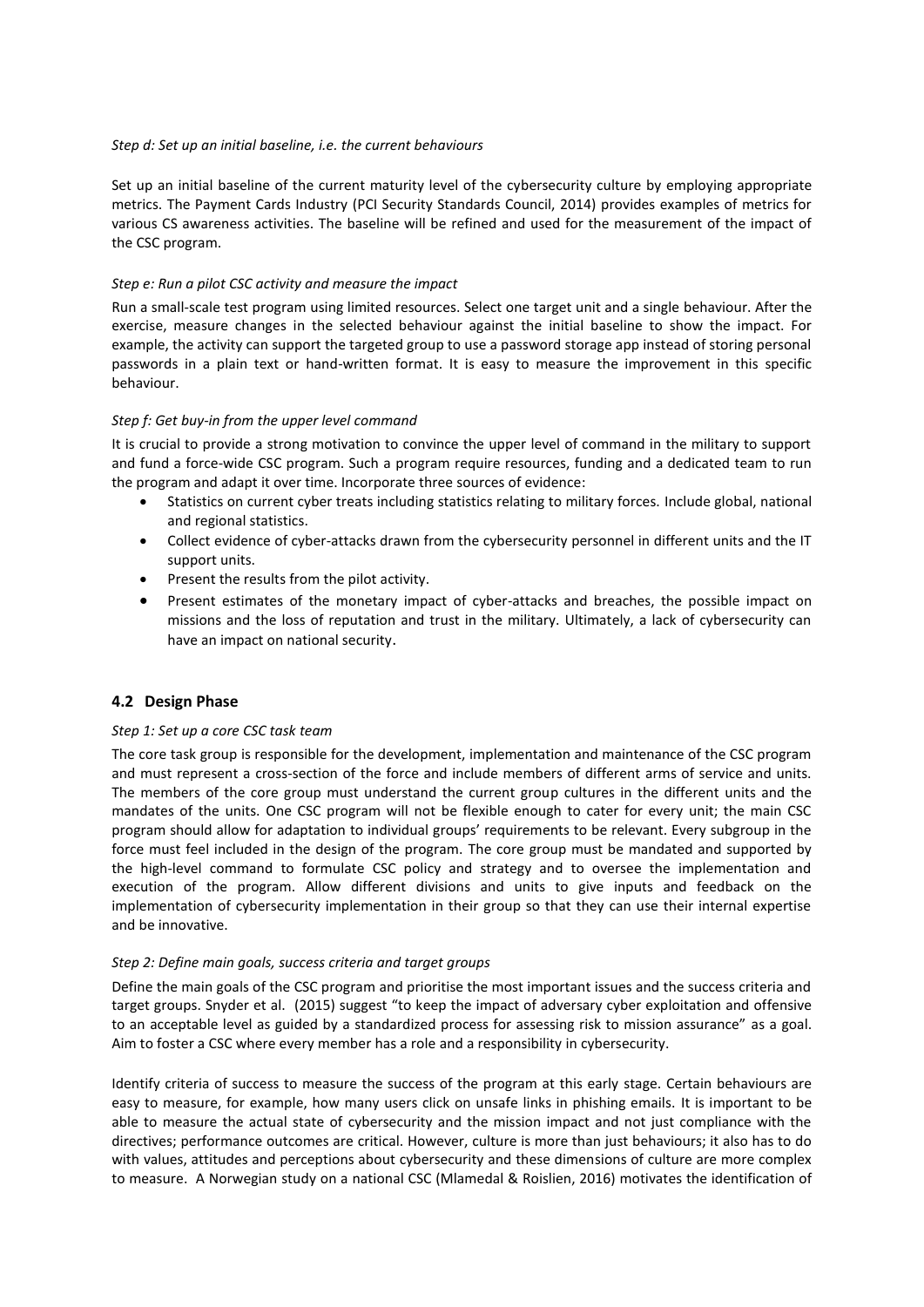a robust set of indicators that also reflect the beliefs, values and attitudes, enables the creation of an appropriate baseline for the measurement of a CSC.

Actors should also be held appropriately accountable (Snyder, Powers, Bodine-Baron, Fox, Kendrick, & Powell, 2015). Create a vehicle for a free exchange of cybersecurity information and solutions among workers. All members of the force must receive basic cybersecurity training.

The identification of target groups is more complex than it is for the average business because the military consists of many different divisions, units and arms of service. Each of these internal institutions has their own organisational culture and often their own ingrained way of going about their business. A CSC cannot be enforced on a group; it is cultivated and accepted over a period, and it must be adapted to fit the target group. Examples of different target groups are the Commanding Officers, IT providers and cybersecurity professionals, cyber units (i.e. cyber warriors) and other members of the force. Take note of special requirements for the different divisions (Personnel, Intelligence, Operations, Logistics, Finance, and Planning) and Arms of Service (Army, Navy, Air Force and Medical Service).

### *Step 3: Identify roles and responsibilities of force members*

Determine roles for cybersecurity – a role-based approach provides a reference for training force members at appropriate levels in their job functions. A reference catalogue of different types and depths of training will help the delivery of the right training to the right people (PCI Security Standards Council, 2014). Assign responsibility for the integration and balancing of the assessments of risk posed by system vulnerabilities, threats to systems and impacts on missions to an officer. Ensure that security controls for programs are supplemented with cybersecurity measures.

The following figure is an adaptation and extension from a figure that appeared in the PCI report.



*Figure 1: Cybersecurity (CS) Roles Awareness for the Military*

#### *Step 4: Identify supporting divisions*

Enlist the assistance of the IT providers, and divisions such as Personnel, Finance and others that can support the execution of the CSC activities. Commanders and leaders at every level should actively encourage personnel to participate in the program. Cybersecurity behaviour metrics should be included into performance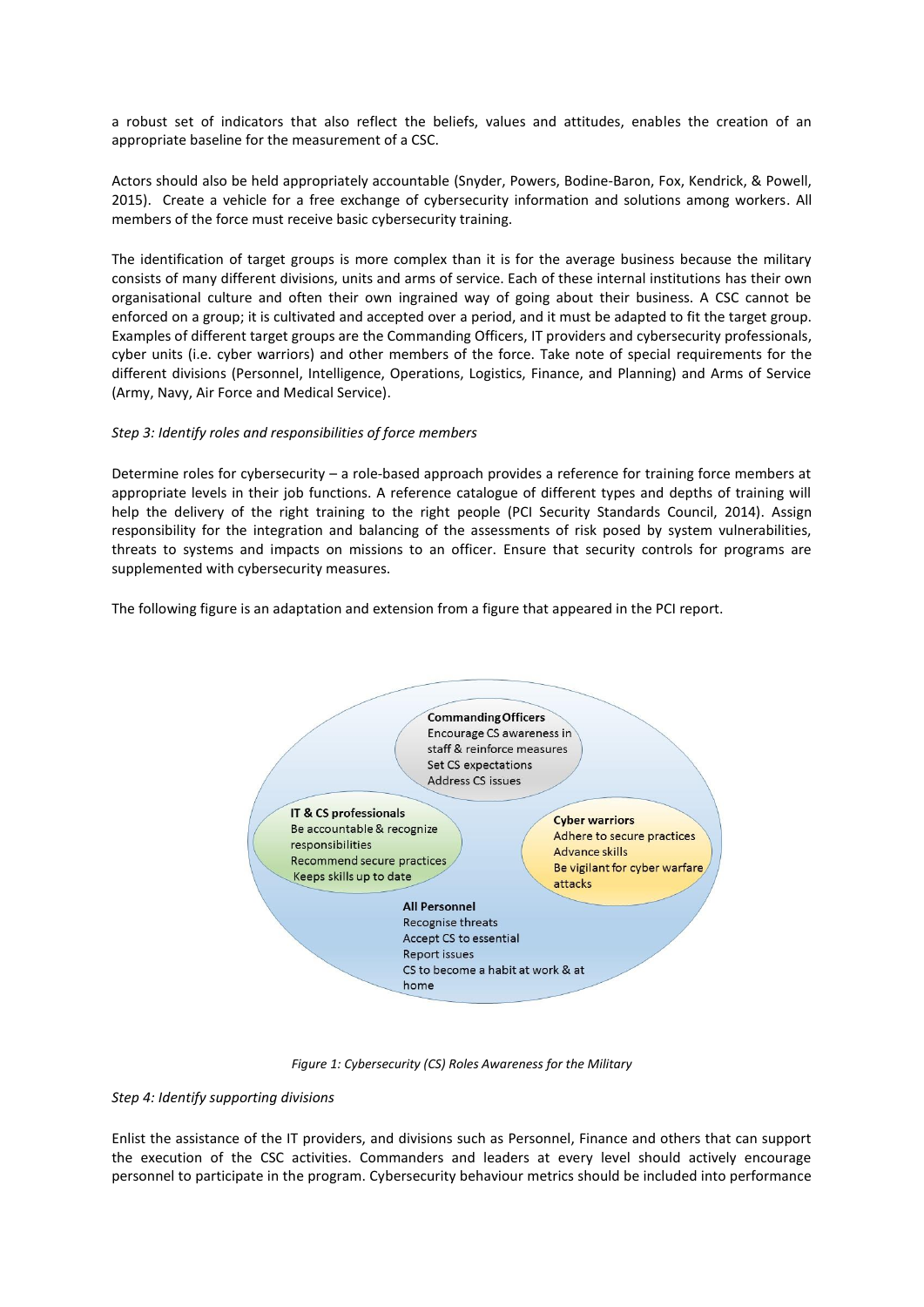#### reviews.

#### *Step 5: Design cybersecurity exercises and identify metrics*

Detailed planning for suitable exercises for the different target groups can now take place. Use diverse platforms for the delivery of information such as videos, instructor-led training, quizzes, games, email, internal social media etc. Communicate activities to the target groups on a regular basis, especially so that the participants understand why the program is important. The CSC core team has to consider the integration of the exercise activities across the different target groups such that they all support the main goal. Identify one or more metrics for each exercise. The PCI report contains examples of operational and training program metrics (PCI Security Standards Council, 2014).

Customise exercises for the higher-ranking force members to focus on policies. In addition, incorporate activities geared for staff with a high level of ICT knowledge and competence, and for members with little or no technical knowledge. Note that there will be overlaps in the target groups and those members should receive the opportunity to belong to more than one target group.

An example of an exercise for the senior staff members is to organise a strategic game scenario based on a fictional military operation. Divide the group into opposing teams and include cyber incidents to interfere with the game play, for example, a loss of connectivity that interrupts the communication channel. The cyber incidents should be accompanied by information on cybersecurity risks and the presence of cybersecurity experts to facilitate the game play. An interesting exercise is to create a *Wall of Shame* at a gathering of staff. A *Wall of Shame* illustrates how random connections to a mobile hotspot can pose risks due to data leakages from mobile phones. Participants should not be made aware of the exercise but be presented with the result afterwards. The results should be anonymous to protect privacy. Quizzes and physical activities, for example, a cybersecurity themed obstacle course, are usually fun for the participants. The hosting of exercises during Cyber Security Month (usually in October) or a special Show Day (with various activities and presentation at different stands) can be aimed at reaching a large number of participants.

Develop Best Practices to encourage military forces to adopt practices aimed at promoting secure online behaviour throughout the wider military community, and distribute low-cost tools to help soldiers to prevent and detect online threats.

#### *Step 6: Review and update the program*

The CSC program has to be maintained and updated. Culture is dynamic and CSC programs should become ingrained as part of continued training of personnel. To behave in a cyber-secure manner should be just as important as other safety and security behaviours that are drilled into member of military forces. Security must be reassessed regularly to make modifications to security policies, practices and procedures to make provision for new and changing threats and vulnerabilities that are continuously discovered. Measurements must also be updated accordingly and the baseline should be reviewed and updated.

#### **4.3 Execution Phase**

#### *Step i: Run Awareness and Educational Campaigns*

In addition to technical, administrative and procedural measures to protect computer systems, education and awareness for force members are essential elements for a cybersecurity culture. Educational campaigns for targeted groups as identified in the design phase must be organised to raise awareness on cybersecurity issues (Usmani & Appayya, 2017). Deliver these campaigns in a timely and efficient manner, using a communication medium that is appropriate to the target group.

#### *Step ii: Run Cybersecurity Exercises*

The focus of these exercises is to evaluate the preparedness of military units and support structures to deal with cyber-attacks. They can be online exercises for individuals or in the form of cybersecurity drills. Exercises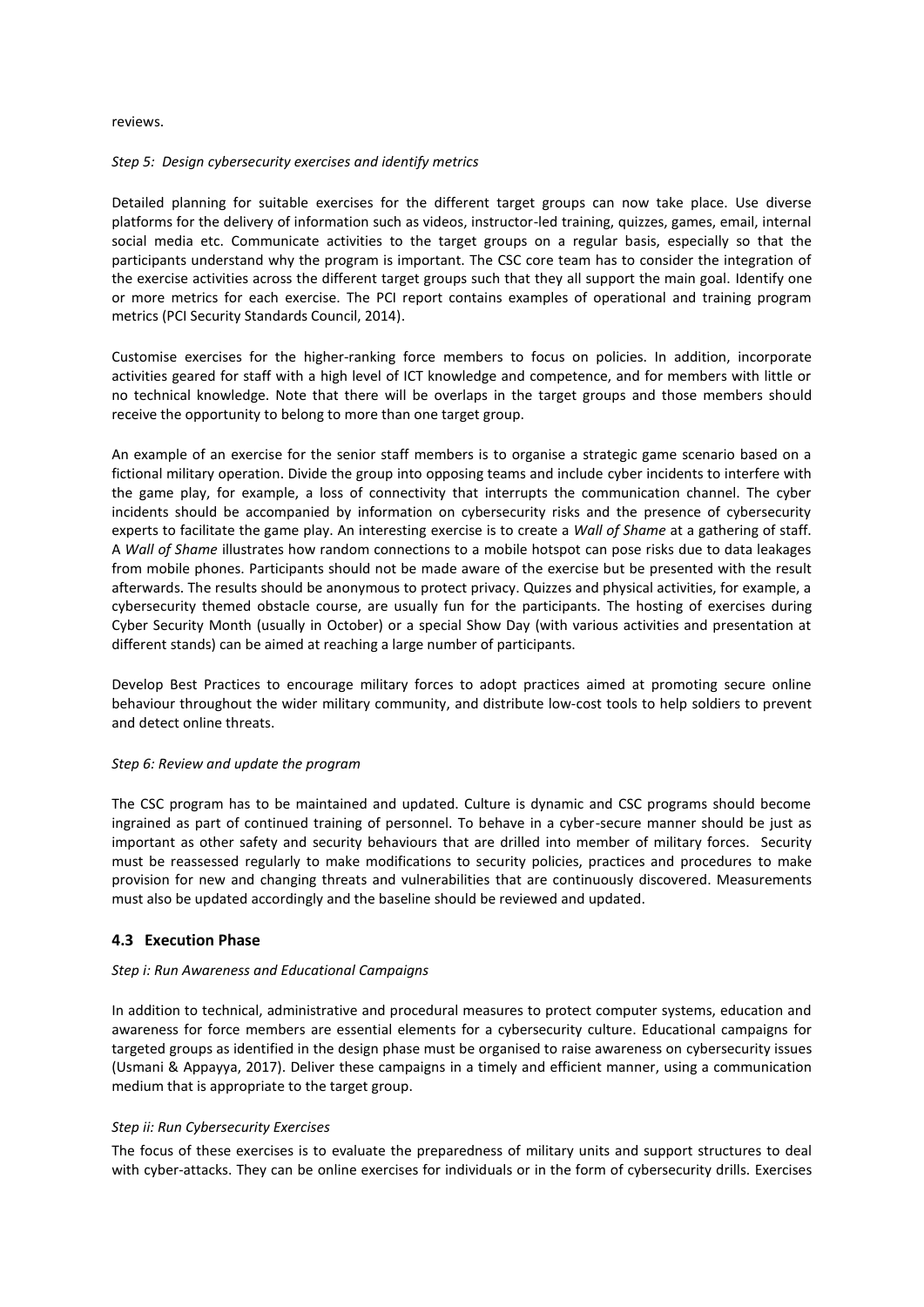are also an effective way to measure the level collaboration and information sharing between the different military units and will contribute to capacity building. They should ideally run annually.

*Step iii: Measure the success of the exercises*

For example, if an activity's aim was to make participants aware of the importance of logging out of workstations when they leave an office, the baseline will be the number of workstations that were open in the absence of the user (physical inspection) before the activity. The current behaviour can be determined by a similar count after the activity was run.

*Step iv: Return to Step 6.*

## **5. Conclusion**

An organisational cybersecurity culture is crucial for any organisation to ensure a cyber-secure environment. Although there are some guidelines and best practices for cultivating national and organisational cybersecurity cultures, limited attention is paid to the cultivation of military cybersecurity culture in the literature. The military environment differs markedly from a business environment in terms of the nature of their work and traditional military culture. The paper proposes a framework for a military force to cultivate and foster a cybersecurity culture within the traditional military culture. This framework has to be tested in a military environment.

## **6. References**

Da Veiga, A. (2016). A cyber security culture research philosophy and approach to develop a valid and reliable measuring instrument. *SAI Computing Conference IEEE.* London.

ENISA. (2017). *Cyber Security Culture in Organisations.* European Agency for Network and Information Security.

Gcaza, N., & von Solms, R. (2017). Cybersecurity Culture: An ill-defined problem. *IFIP World Conference on Information Security Education (WISE 2017)*, pp. 98-109.

Gcaza, N., von Solms, R., & Jansen van Vuuren, J. (2015). An Ontology for a National Cybersceurity Culture Environment. *The Nineth International Symposium on Human Aspects of Information Security and Assurance (HAISA 201)*, pp. 1-10.

Harris, R.D. (2016). "Army Braces for a Culture Clash", Signal [https://www.afcea.org/content/?q=Article-army](https://www.afcea.org/content/?q=Article-army-braces-culture-clash)[braces-culture-clash](https://www.afcea.org/content/?q=Article-army-braces-culture-clash) 1 January 2016.

Herskovits, M. J. (1948). The contribution of Afroamerican studies to Africanist research. *American Anthropologist , 50* (1), pp. 1-10.

International Telecommunication Union. (2008). *Global Security Report.* https://www.itu.int/osg/csd/stratplan/AR2008\_web.pdf.

Kortjan, N., & von Solms, R. (2012). Fostering a cyber security culture: a case of South Africa. In A. Koch, & P. van Brakel (Ed.), *14th Annual Conference on World Wide Web Applications.*

Leenen, L., Aschmann, M., Grobler, M., & van Heerden, A. (2018). Facing the Culture Gap in Operationalising Cyber within a Military Context. *The 13-th International Conference on Cyber Warfare and Security (ICCWS 2018).* Washington D.C., USA.

Mlamedal, B., & Roislien, H. (2016). *The Norwegian Cyber Security Culture.* Norwegian Centre for Information Security (NorSIS).